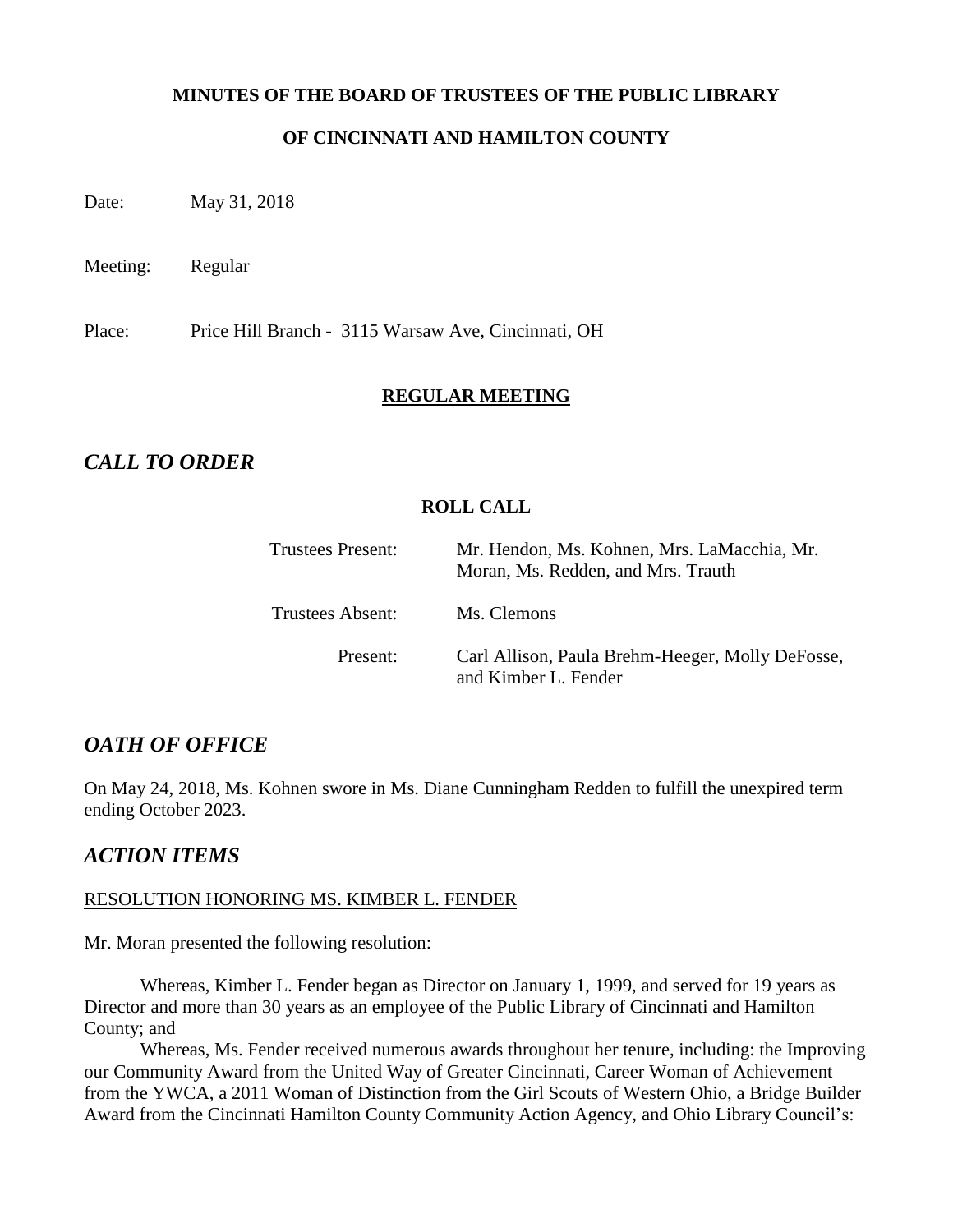Librarian of the Year in 2009, and the A Chapman Parsons Award and Hall of Fame Librarian in 2017; and

Whereas, Ms. Fender saw the Library through its first successful Library Levy campaign in 2009 followed by a successful renewal in 2013 and an additional levy in 2018; and

Whereas, As the Eva Jane Romaine Coombe Director, Kimber L. Fender worked to help make the Public Library of Cincinnati and Hamilton County one of the largest, busiest, and best public libraries in the country, with tremendous growth over nearly 20 years including increases of 50% in circulation and more than 20% in the number of cardholders; and

Whereas, During her tenure, the Library received the 2013 National Medal for Museum & Library Service from the Institute of Museum and Library Services, five consecutive Five-Star ratings from Library Journal – one of only five libraries nationwide in the \$30+ million expenditure category to receive this distinction as well as Urban Libraries Council Top Innovator Awards in 2012 & 2016; and

Whereas, Ms. Fender helped see the Library through the Main Library for the 21st Century Plan and new construction and renovation projects at 15 branch libraries, including renovations/expansions of the Avondale, Cheviot, Delhi, Loveland, Mariemont, Northside, Norwood, Pleasant Ridge, and Westwood branch libraries and new construction at the Groesbeck, Harrison, Bond Hill, Clifton, Reading, and St. Bernard branch libraries along with facilitating the creation of our strategic plan and the largest facilities plan in Library history; and

Whereas, Through her continued interest, not only in the Library, but also working in the region by serving on boards and councils such as the Success by 6 Regional Leadership Council, the Southwest Ohio Region Workforce Investment Board, the Girl Scouts of Western Ohio Council Board, the Downtown Cincinnati, Inc. Board, the CET Community Advisory Council, the YMCA Board, and the Ohio Library Council Government Relations Committee, Kimber L. Fender has helped improve the quality Library service in our community; and

Whereas, Kimber L. Fender is an avid reader, lover of literature, and an outspoken and enthusiastic advocate for the Library, its services, and employees.

NOW THEREFORE, BE IT RESOLVED in recognition of her more than 30 years of continued service to the Public Library of Cincinnati and Hamilton County, the Members of the Board of Trustees commend Kimber L. Fender

BE IT FURTHER RESOLVED that a copy of this Resolution be spread upon the Minutes of the Board of Trustees of the Public Library of Cincinnati and Hamilton County.

Ms. Kohnen moved that the Board adopt the resolution as it is written.

Mrs. LaMacchia seconded.

Voting for the motion: Mr. Hendon, Ms. Kohnen, Mrs. LaMacchia, Mr. Moran, Ms. Redden, and Mrs. Trauth… 6 ayes. The motion carried. **(10-2018)**.

Mr. Hendon moved the following:

• That the cost for eligible non-residents for a one-year Library card increase to \$90 from \$45, effective January 1, 2019. This amount is based on the increased taxes that would be paid on the average home value in Hamilton County of \$143,700.

Mrs. LaMacchia seconded.

Voting for the motion: Mr. Hendon, Ms. Kohnen, Mrs. LaMacchia, Mr. Moran, Ms. Redden, and Mrs. Trauth… 6 ayes. The motion carried. **(11-2018)**.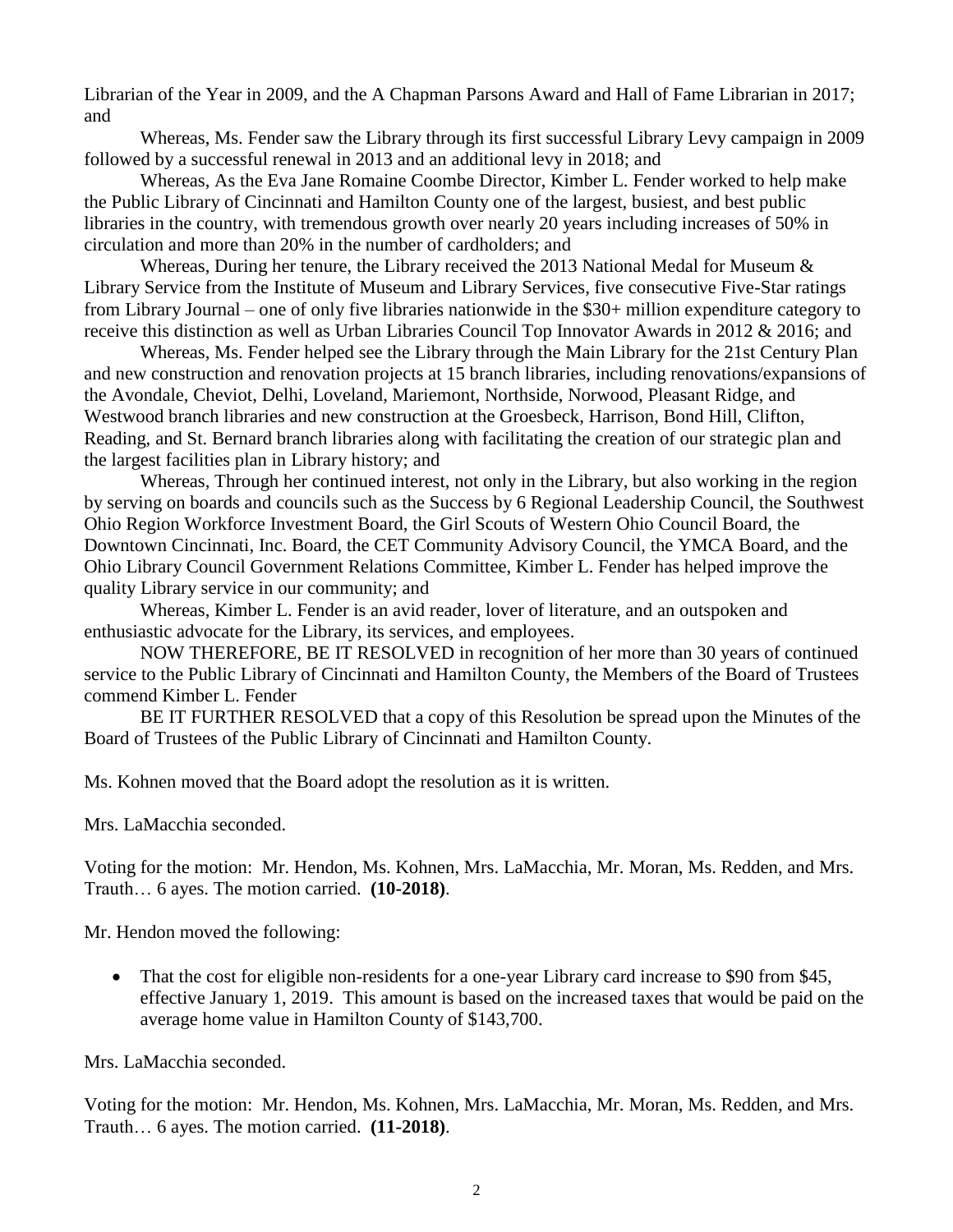Mrs. LaMacchia moved the following:

- Appoint Paula Brehm-Heeger as interim Eva Jane Romaine Coombe Director, effective June 30, 2018 at an annual salary of \$200,000. Ms. Brehm-Heeger will have all the authority of the Director while serving in this capacity.
- Authorize a national search for a new Director.
- Approve providing Ms. Fender with a parking space in Library lots and access to her email.
- Approve an annual stipend of \$5,000 for the duties of the Fiscal Officer. Ms. DeFosse currently serves as Fiscal Officer.
- Approve revisions to the following policies:
	- o Attendance and Punctuality Policy
		- Term disciplinary action replaced with corrective action.
	- o Family and Medical Leave Act Policy
		- Currently employees who were hired prior to January 1, 2003 are treated differently than all other employees in how the Family Medical Leave Act is applied. These revisions will align all employees as to how the Family and Medical Leave Act is administered.
	- o Overtime Policy
		- Added wording stating that work activity includes computer activity, email, and phone calls.
	- o Paid Time Off (PTO) Policy
		- Currently the policy permits PTO use after 26 weeks of employment. As revised the policy would permit employees to use PTO after 13 weeks of work, as well as receive PTO payout after 13 weeks instead of 26 weeks. This aligns with our Orientation Period, which is 13 weeks (three months) in duration.
	- o Re-employment of Retirees Policy
		- Clarifies that a former staff member can be rehired on a temporary or part-time basis.
	- o Sick Leave Policy
		- Changed the word disability to condition.
- Approve the following new policies:
	- o Flexible Work Arrangement Policy
		- Although most of our positions do not lend themselves to working remotely, others do. This policy documents when staff may use flex time or telecommute.
	- o Performance Evaluations Policy
		- This policy replaces the Wage and Salary Guidelines, with revisions to the Guidelines stating that employees hired between October 1 and December 31 will not be eligible for an annual performance evaluation for the year in which they were hired.
	- o Workplace Expectations and Corrective Measures Policy
		- This policy replaces the Discipline Policy, adds language regarding inappropriate behavior and misconduct, and changes the use of the word "discipline" to the more appropriate phrase "corrective measures."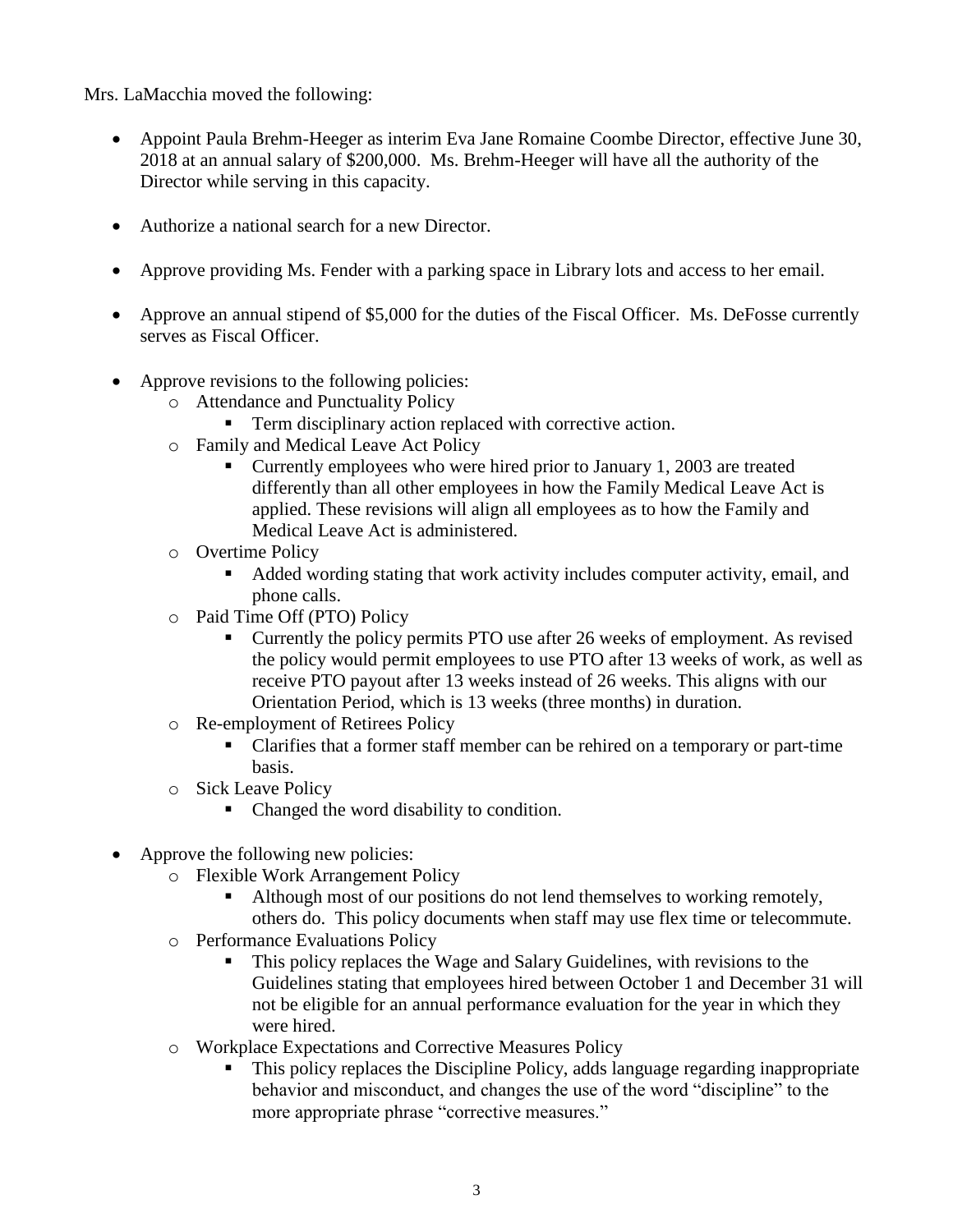- Approve eliminating the following policy:
	- o Discipline Policy
		- Replaced by the Workplace Expectations and Corrective Measures Policy.

Mr. Hendon seconded.

Voting for the motion: Mr. Hendon, Ms. Kohnen, Mrs. LaMacchia, Mr. Moran, Ms. Redden, and Mrs. Trauth… 6 ayes. The motion carried. **(12-2018)**.

Mr. Moran moved the following:

• Authorize the following revisions to the 2018 Estimated Resources and Annual Appropriations:

| <b>General Fund</b><br><i>Expenses</i> |                                                   |               |            |
|----------------------------------------|---------------------------------------------------|---------------|------------|
|                                        | Capital Outlay - increase by                      | S             | 500,000.00 |
|                                        | Appropriations net change                         |               | 500,000.00 |
| <b>Gift Fund</b><br><b>Revenues</b>    |                                                   |               |            |
|                                        | Contributions, Gifts, and Donations - increase by | \$            | 5,000.00   |
|                                        | Estimated resources net change                    | $\mathcal{S}$ | 5,000.00   |
| <i>Expenses</i>                        |                                                   |               |            |
|                                        | Library Materials $&$ Information - increase by   | \$            | 5,000.00   |
|                                        | Appropriations net change                         |               | 5,000.00   |
| <b>Kersten Fund</b><br><i>Expenses</i> |                                                   |               |            |
|                                        | Purchased & Contracted Services - increase by     | S             | 10,000.00  |
|                                        | Appropriations net change                         | \$            | 10,000.00  |

The General Fund increase in appropriations is to purchase an additional larger capacity sorter. The current 20 bin material sorter was purchased in 2011 for \$271,760 with an estimated useful life of seven years. The machine is at the end of its useful life and with the upcoming move to the Distribution Center we will be able to purchase and utilize an adequately sized sorter. The changes to the Gift Fund are needed to account for an unanticipated gift to purchase library materials. The increase in the Kersten Fund is to utilize available funding to provide programming support

- Waive the post audit meeting. The auditors will still send out a draft opinion/GAGAS opinion to each board member with the option to request a meeting within 5 days of receiving the email. The audit is almost complete and Library staff is working to complete the Comprehensive Annual Financial Report. The auditors expect to issue a clean opinion and clean GAGAS opinion and there are no management letter comments.
- Approve publishing the following bid advertisement for engineering services for the third phase of the Main Library energy retrofit project. The need for this project was identified in 2011. Much of the equipment being replaced is over 60 years old.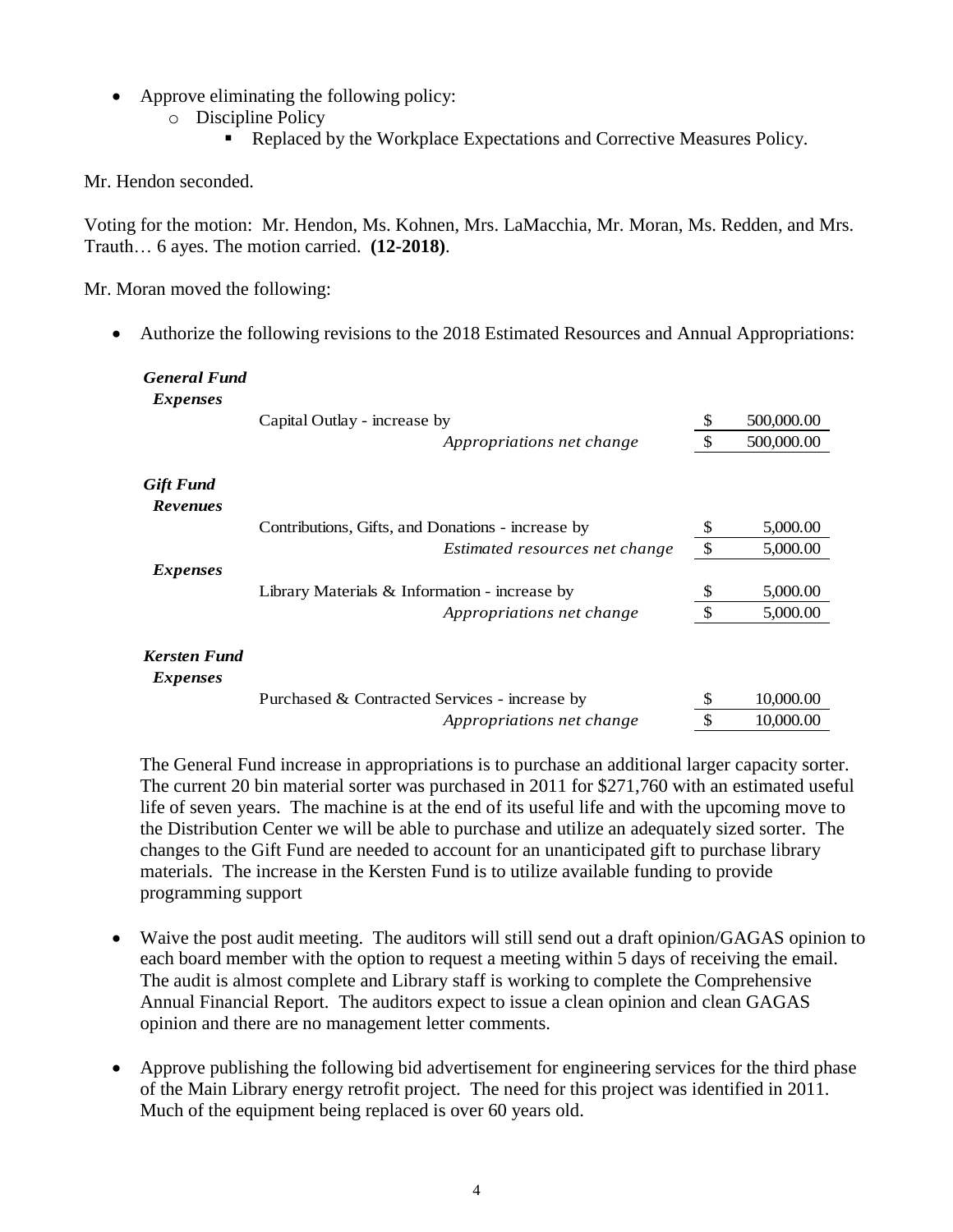#### **ADVERTISEMENT FOR ENGINEERING SERVICES**

The Board of Trustees of the Public Library of Cincinnati and Hamilton County intends to employ an engineer to provide engineering services for the 2018 – Energy Retrofit Project – Phase 3 – Main Library.

The project will consist of replacing and retrofitting major HVAC mechanicals and controls at the Main Library. Bidding is anticipated in October 2018 for a construction startup in November 2018. The preliminary project estimate is \$2,500,000.

The engineer will provide services during the design, bid and construction phases of the project. Services will include value engineering, scheduling, construction logistics, supervision and coordination of all construction operations.

Engineering firms interested in being considered for a contract to provide full services should reply with a Statement of Qualifications no later than 4:00 p.m. Friday, June 29, 2018. Proposals received after this deadline will not be considered. Statements of Qualifications should include information regarding the firm's history; education and experience of owners and key personnel; the technical expertise of the firm's staff for this type of project; previous library projects completed by the firm; the firm's experience and capabilities in cost estimating and construction administration and coordination; availability of staff; and client and contractor references. Proposals should be transmitted to Kimber L. Fender, Eva Jane Romaine Coombe Director, Third Floor Administrative Offices, Public Library of Cincinnati and Hamilton County, 800 Vine Street, Cincinnati, Ohio 45202-2009.

As required by Ohio Revised Code 153.65-153.71, Statements of Qualification will be evaluated and ranked on the basis of qualifications. The Library will enter into contract negotiations with the firm ranked most qualified.

 Approve publishing the following bid advertisement for design services for three branches (two of which are Carnegie Branches) which are currently not handicap accessible.

## **ADVERTISEMENT FOR DESIGN SERVICES**

The Board of Trustees of the Public Library of Cincinnati and Hamilton County intends to contract for design services for the 2018 Branch Accessibility for Walnut Hills, Price Hill, and Madisonville.

The preliminary project description includes the design and construction of necessary modifications to make each facility handicap accessible. The project budget is established at \$6,600,000. Design, consulting and permit fees are included as part of this budget. The source of funding is from the capital improvement budget of the Public Library of Cincinnati and Hamilton County. The anticipated date for commencing design is August 2018. Bidding is anticipated in February 2019 with a construction startup in May 2019.

The architect will provide full architectural services for design of the completed facilities, including any civil, structural, mechanical, plumbing and electrical engineering, and design for all interior furnishings, signage, equipment and shelving. The design architect will be involved during all phases of the project, from programming through schematic design, design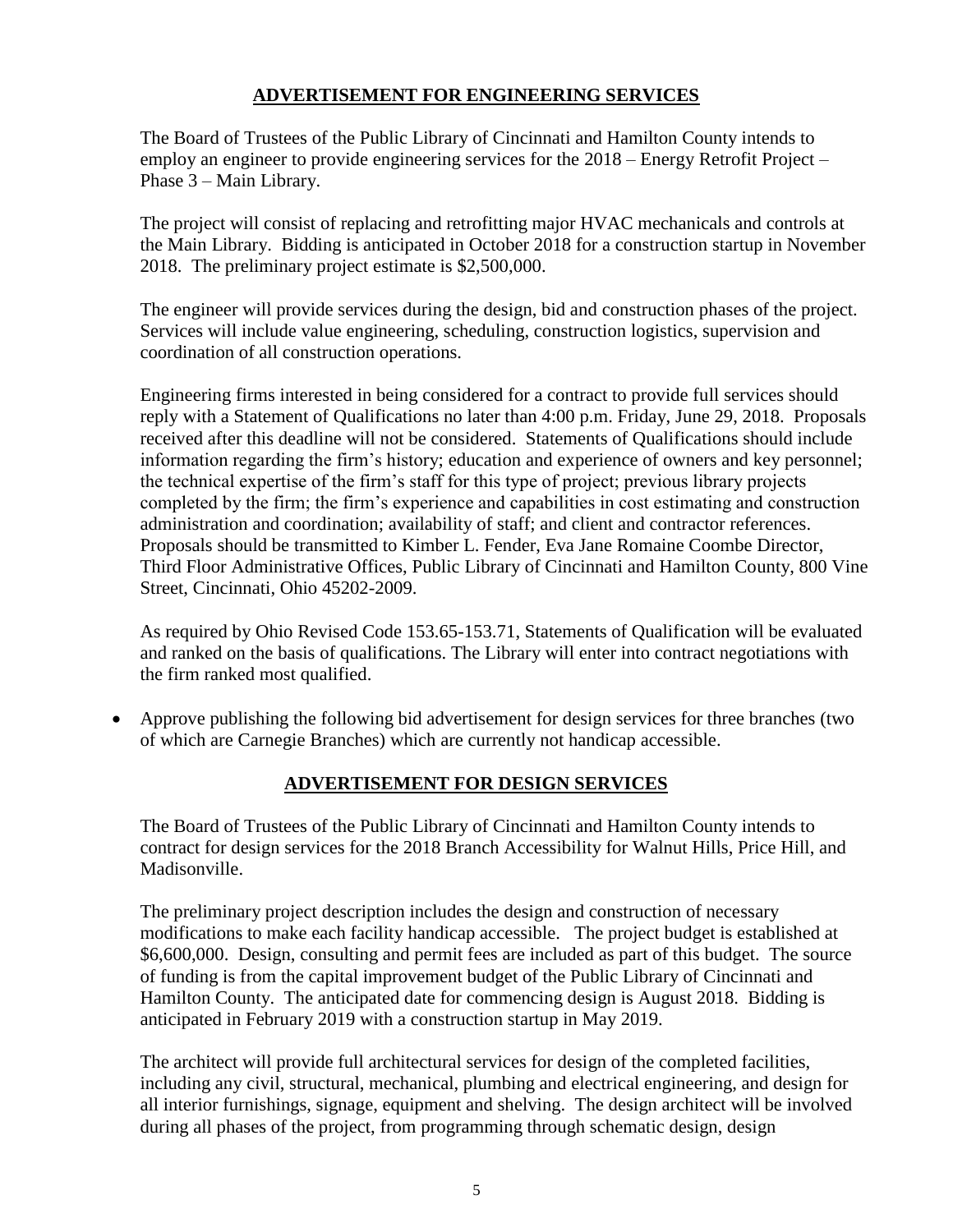development, bidding, and application for permits. The architectural firm also will be required to provide construction observation and management services.

Design firms interested in being considered for a contract to provide full services should reply with a Statement of Qualifications no later than 4:00 p.m. Friday, June 29, 2018. Statements received after this deadline will not be considered. Statements of qualification should include information regarding the firm's history; education and experience of owners and key personnel; the technical and design expertise of the firm's staff for this type of project; previous library projects completed by the firm; availability of staff; and client and contractor references. Statements of Qualification should be transmitted to Kimber L. Fender, The Eva Jane Romaine Coombe Director, Third Floor Administrative Offices, The Public Library of Cincinnati and Hamilton County, 800 Vine Street, Cincinnati, Ohio 45202-2009.

As required by Ohio Revised Code 153.65-153.71, Statements of Qualification will be evaluated and ranked on the basis of qualifications. The Library will enter into contract negotiations with the firm ranked most qualified.

- Authorize staff to work with a broker(s) to identify available properties for possible new rental facilities for the Elmwood Place Branch and the Miami Township Branch.
- Approve an addendum extending the lease term of the Miami Township Branch, 8 N. Miami Avenue, for an additional five (5) years through March 31, 2023, at the same rental payment of \$1.00 per year. This is the final renewal period on the current agreement.

Mr. Hendon seconded.

Voting for the motion: Mr. Hendon, Ms. Kohnen, Mrs. LaMacchia, Mr. Moran, Ms. Redden, and Mrs. Trauth… 6 ayes. The motion carried. **(13-2018)**.

# *INFORMATIONAL ITEMS*

## **EVA JANE ROMAINE COOMBE DIRECTOR'S REPORT**

Ms. Fender reported that:

 On May 8, Hamilton County voters approved the Library's 1 mill levy for 10 years with a 63% approval rate. Over the next 10 years, the levy will provide an estimated \$19 million in funding per year and play a crucial role in the Library's continued operation. Our deepest appreciation to Citizens for Your Library's Future for the many volunteer hours toward fundraising, yard signs, canvassing, phone banking and the numerous other activities they undertook on our behalf and to our many generous donors who supported the campaign. Thanks also to our Board for supporting the levy as a Board and individually. Finally, thanks to our Campaign Co-Chairs J.B. Buse, Jr., Eric Kearney, Monica Donath Kohnen, William J. Moran, H.C. Buck Niehoff, Gwen L. Robinson-Benning and Treasurer Todd Neumann for their leadership throughout the levy campaign. In reviewing the precinct map, it is important to note that the levy passed with very strong support, 72%, in the precincts in the City of Cincinnati. The levy failed in many precincts in Green Township, Miami Township, and other areas primarily in the western part of the county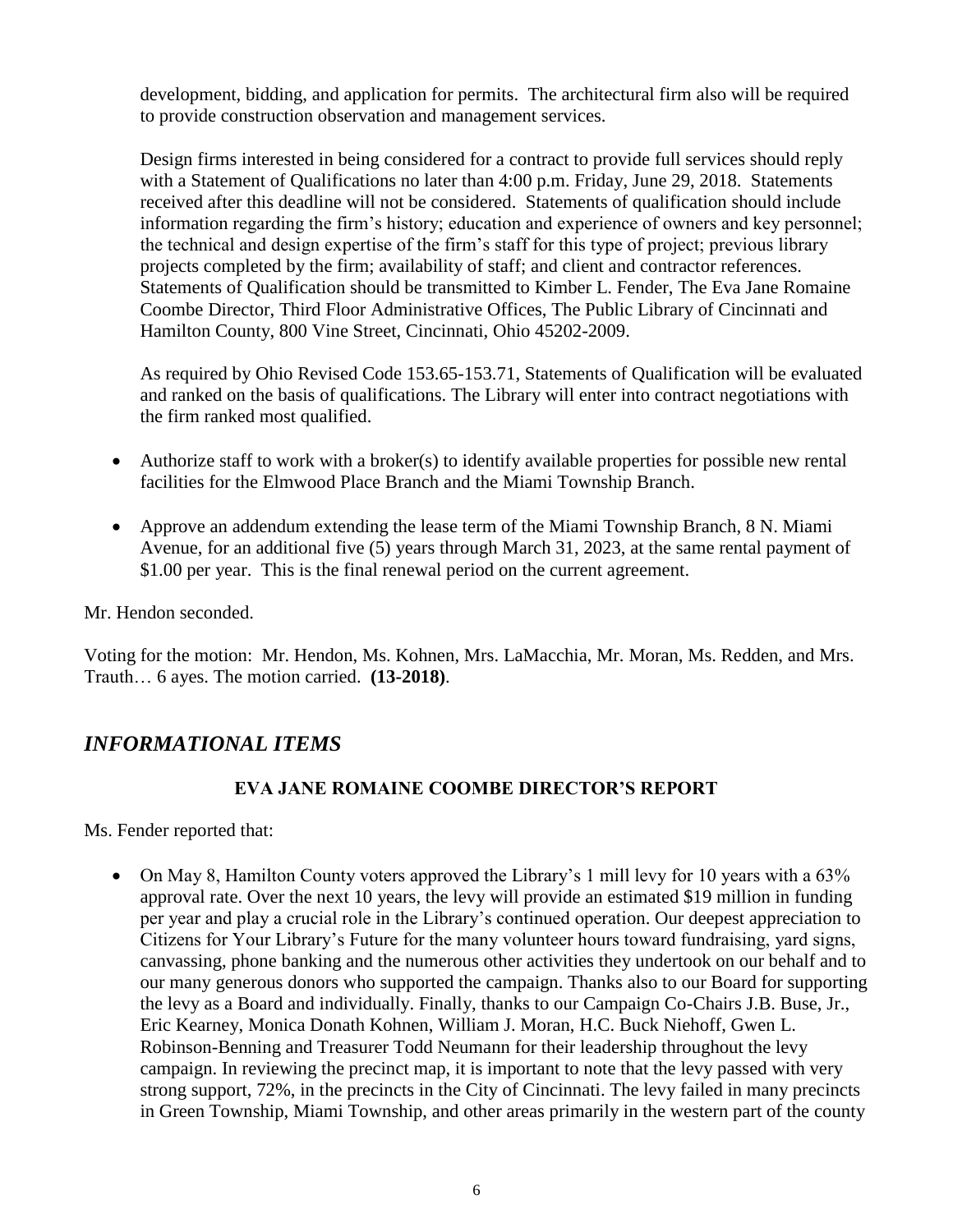with only 43% voting in favor of the levy. This is important to note as we plan for a levy renewal.

- The Public Library of Cincinnati and Hamilton County was one of 10 libraries across Ohio to be on the ballot this May. All of the library levies passed. Our 63% approval tied for the highest threshold of support achieved among the 4 new (non-renewal) levies. Most also had lower millage and shorter terms than our 10 years. The one with both more millage and a longer term passed with only 52% of the vote.
- Nine of the Library's 40 branch locations are currently open 44 hours a week, the lowest number of open hours we offer. Seventeen locations offer 48 open hours (42%) which is the next tier of open hours offered at branches. We will work toward increasing our 44-hour locations to 48 hours in a fiscally prudent manner. To position these locations to support the increased hours of service, we have begun making changes to their staffing levels. Price Hill and Walnut Hills—two of 44 hour per week locations—recently added full-time teen librarian positions in response to staff input about community needs. We anticipate adding a small number of FTEs to these locations in the next few months as well as a teen librarian position at the Avondale Branch.
- The Annual Friends of the Library Book Sale will be held at the Friends Used Book Store in Hartwell June 2 – June 9.
- The Anderson Township Library Association's (ATLA) Annual Used Book Sale will be held June 22 – June 24 at Nagel Middle School.
- Paula Brehm-Heeger, Chief Strategy and Technology Officer and Chief Library Experience Officer, graduated in late May from the most recent class of the Cincinnati Regional Chamber's 2017 *Leadership Action* program. This hands-on leadership development experience for senior leaders provided Paula the opportunity to work closely with business and nonprofit leadership peers and staff from the City of Cincinnati on a project related to transportation and car share options for the city.
- Staff from the Greenwood Public Library recently visited our Main Library as did staff from the Evansville Vanderburgh Library. Greenwood staff took inspiration from our MakerSpace and Outreach efforts while Evansville staff focused on learning more about our automated sorting machine and process. Staff from both libraries was very appreciative and impressed with our Library, with an administrator from Greenwood noting that the visit provided a fresh perspective on how to approach priorities and services for years to come.
- Ms. Fender made the following statement, "As previously announced I am retiring on June 29, 2018. I am very proud of the Library's many successes over the past two decades and am especially pleased that there will finally be sufficient funding for both facilities and services. Thank you to our wonderful staff, community and Board. It has been a privilege to serve as the Eva Jane Romaine Coombe Director."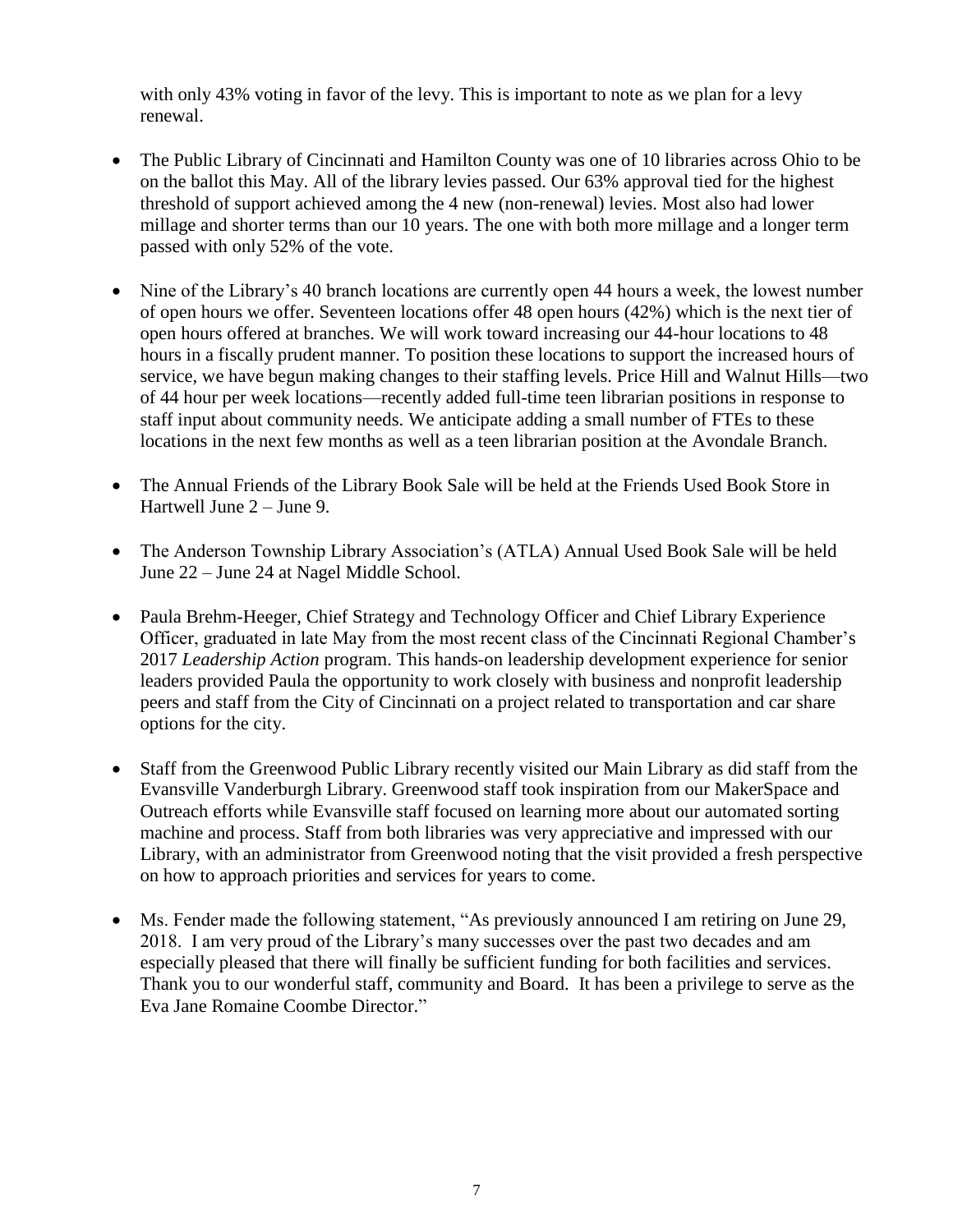#### **HUMAN RESOURCES COMMITTEE REPORT**

Mrs. LaMacchia reported that:

 Carl Allison, Human Resources Director, will conduct a feasibility study to determine if the Library can resume providing educational assistance to its staff members.

#### **FACILITIES AND FINANCE AND AUDIT COMMITTEE REPORT**

Ms. Kohnen reported that:

- Library management and facilities staff will be updating the Facilities Plan that was compiled in 2016 and prioritizing the work by location and by type. We will have a draft of this plan for the October 2018 board meeting.
- During the Main Library first floor renovation projects, Circulation has been relocated to the Popular Library. Upon completion of the project, Library management and staff will evaluate the configuration before service points are installed. In addition, the Library will seek input from staff and customers about the location of services. It is the goal to have the plan finalized for presentation at the October 2018 Board meeting. In the meantime, furniture and equipment that is flexible will be placed in the space upon completion of the project.
- The roof on the North Building is well past its life. The design fee for this project is estimated at under \$50,000 so we will not advertise for services. We hope to have the bid ready for the August board meeting.
- The 2018 Main Library Flooring and Bathroom Renovation Project is underway. The project start was delayed because of delays in the contractor receiving the materials. The bathroom has been demolished and all tile removed from the exhibit space area. The tile removal with carpet replacement on the third floor has started and upon completion the contractors will move to the second floor. Steps are being taken to minimize the impact on customers and staff as much as possible. The work is expected to be completed mid-summer.
- The 2017 Roofing Projects are expected to be completed at the end of May.
- Upon Motz Engineering's completion of the commissioning report for five branches as part of the 2016 ongoing maintenance project, Library staff met with Motz and KLH Engineers. As a result, Library staff will work with KLH to obtain necessary reports from DeBra Kuemple. KLH and the Library will also meet with the manufacturer of the boiler systems to make sure they are operating as expected. KLH will also review the system specifications for the system installed at Cheviot. All three parties will work together to develop a plan to make sure the systems are operating to expectations.
- OCRC Claim: The Library has been notified that we are a Respondent in the case of Andre Blasingame v. Main Library. The case involves an incident which occurred in the Tech Center involving a customer sitting at an unused computer that was being requested by another customer (it was one of the limited number of computers attached to a scanner). The Library is working with the Hamilton County Prosecuting Attorney's office on the response.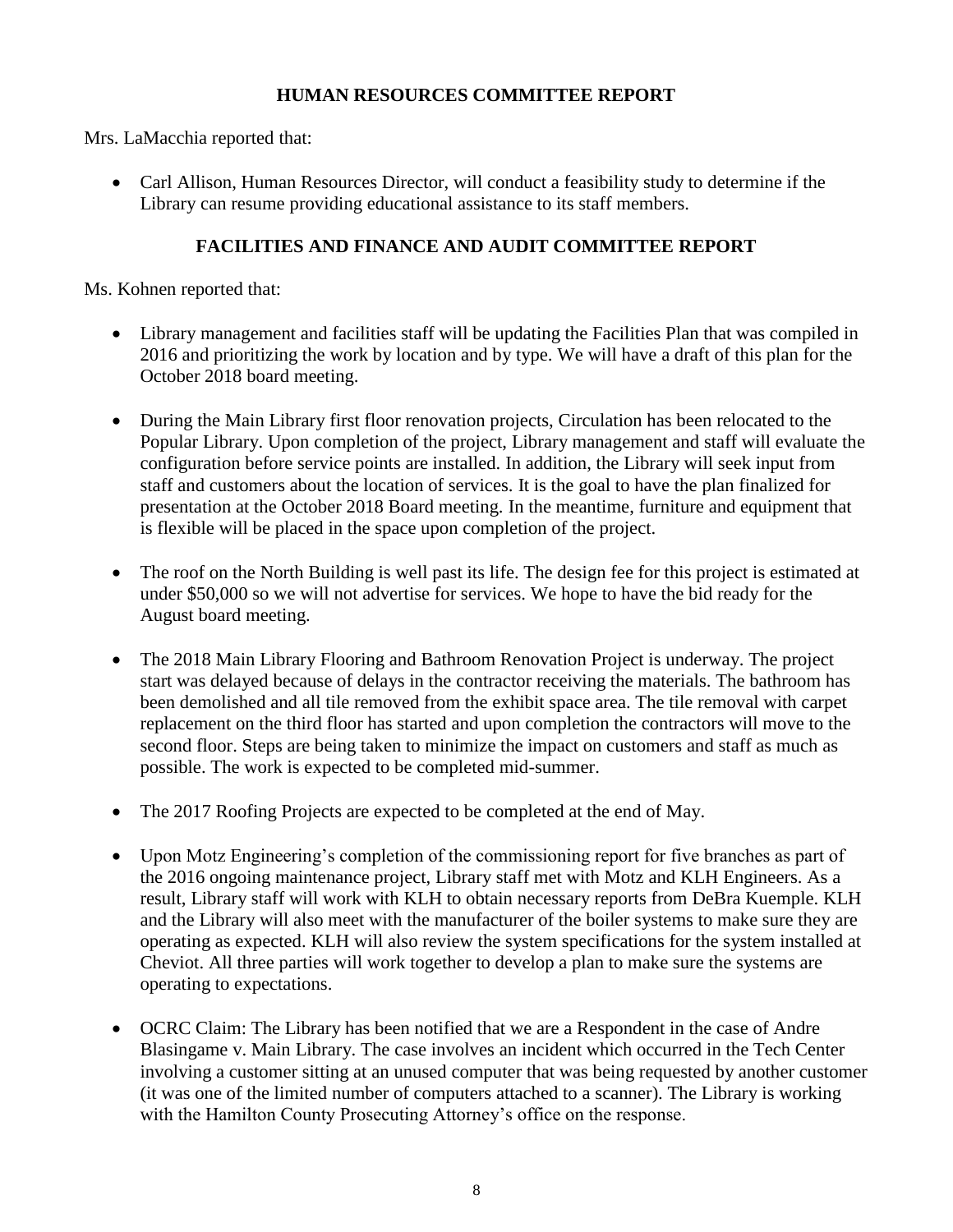## **STRATEGY AND TECHNOLOGY COMMITTEE REPORT**

Ms. Kohnen introduced Ryan Bley, Technology Strategist.

 Ryan Bley spoke about replacing all public copiers, printers, and some staff multi-function printers system-wide. He has recently completed successful deployments of laptop dispensers to the Mt. Healthy, Pleasant Ridge, and North Central branches and at The Carnegie Center of Columbia Tusculum. He is tasked with figuring out how to reduce costs, increase efficiency, and provide more services to customers and staff through new and innovative technology solutions.

Ms. Kohnen reported that:

- The Library continues its effort to serve residents of the Cincinnati Metropolitan Housing Authority sites. As we did last summer, we are partnering with the Cincinnati Metropolitan Housing Authority (CMHA) in support of the national Book Rich Environment (BRE) Initiative. Library staff will be visiting three "Community Barbecues" to distribute 20,000 books donated to the BRE initiative. Staff will also provide a hands-on STEM activity and access to Summer Adventure materials. This partnership has grown to include other activities throughout the year such as a staff member from Outreach Services meeting with a group of CMHA property managers in mid-April to promote the Library's services to older adults and homebound residents.
- We currently provide a courtesy item renewal to customers at the end of their first loan period. The next version of Sierra, our integrated library system software, will offer the ability to automatically renew eligible items up to eight additional times. We will continue to provide the current courtesy renewal to customers for the first loan period, and then items will be autorenewed at the end of each successive loan period if there are no holds or other account blocks. We hope to implement the new auto-renewal service this summer.
- This summer we will move our internal communication to Office 365, Microsoft's cloud-based productivity software. This transition to a new email platform will impact all staff; however, we will offer robust training to help lead our staff through this change. Office 365 features include video conferencing, team document sharing, and chat.
- The Google Expeditions, described in the February Board report, have been a great addition to our resources. Staff members have used these unique teaching tools for a variety of activities including programs for homeschoolers as part of the NASA @ My Library grant programming and demonstrations at Girl Scout Career Day. We plan to use the Expeditions at more than 40 Mini Brain Camps this summer.
- As noted in the April Board report, we have been working with an area vendor to develop the option for Library customers to simply use their voice and their Amazon Echo to find information about programs and events. We expect to implement this technology in June.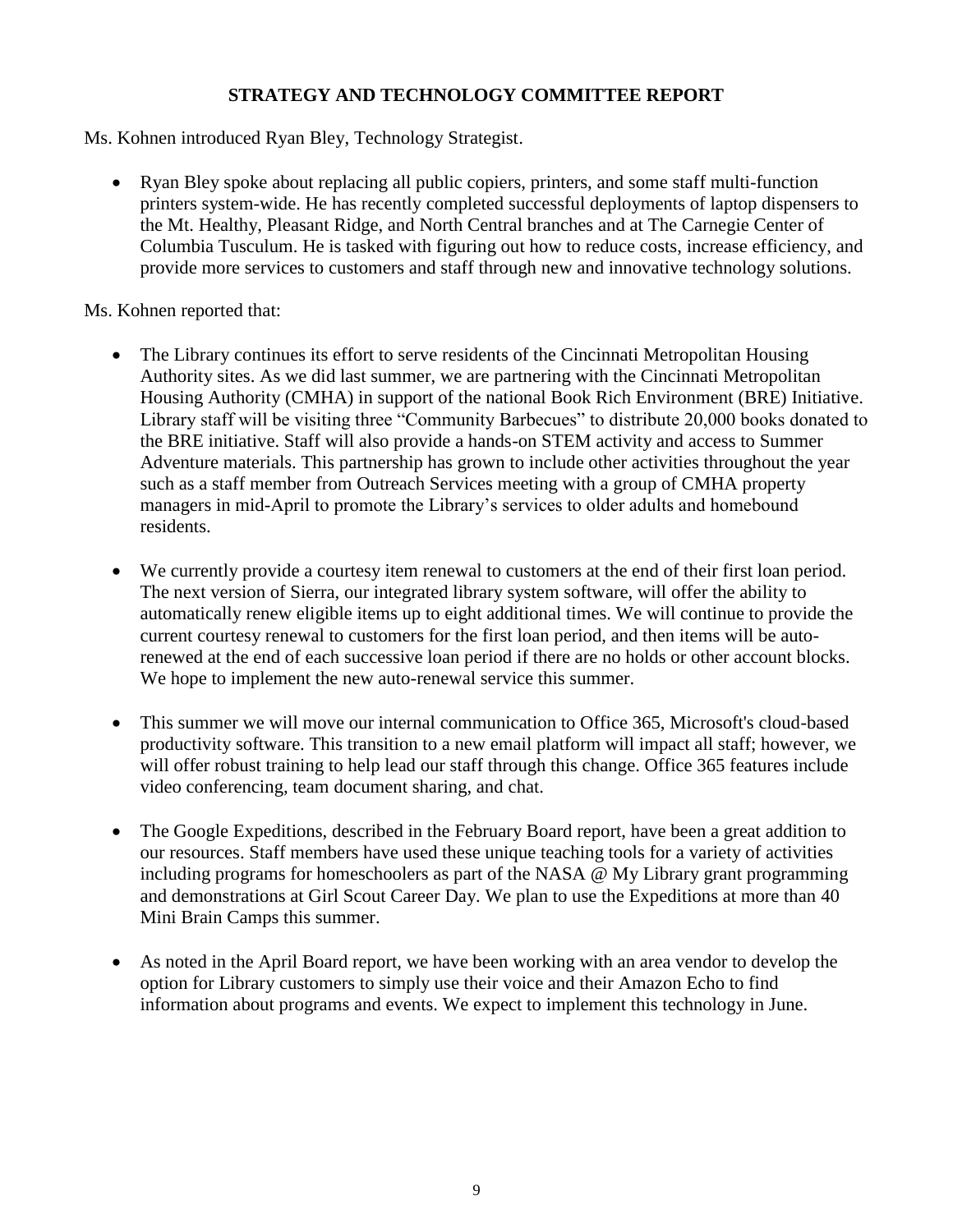#### **LIBRARY EXPERIENCE COMMITTEE REPORT**

Ms. Redden reported that:

- On May 2, 2018, the Delhi Branch was awarded the Delhi Middle School's "Partners with PTA" award for their work with children and teenagers that attend Delhi Middle School. The branch regularly has 40 or more middle school children visit the branch each afternoon following school to use the branch and its resources. Delhi Branch Manager, Kathy Bach, has helped found a *Friends on Foley* group including middle school staff and other Delhi community members working cooperatively to help keep middle school students engaged in productive activities.
- The Library will be participating in the Fifth Annual World Refugee Day Cup. This event brings area refugees and their supporters together for a soccer tournament on the campus of Xavier University. Library staff will have a booth in the Resource Fair and Family Fun Zone to provide activities and promote Library resources and services.
- The Main Library has implemented a new management and department structure in two popular service areas. First, the Children's Learning Center and the TeenSpot are being merged into one Youth Service Department that will offer consistent, coordinated service to young people birth through age 18. One manager will oversee this important new department. Likewise, the Circulation Department and the Popular Library are being merged. These two departments will also be managed by one manager and will offer streamlined, efficient service on the first floor of the south building.
- The sixteen-session Pop-Up Preschool provided by the Library at the Deer Park Branch concluded on April 26 with consistent attendance from 10 preschoolers each week. The sessions, taught by a certified teacher from the Blue Ash YMCA, offered parents an affordable preschool option in a familiar setting building important skills such as sharing, turn-taking and fine motor skills. Library and YMCA staff are meeting in early June to assess the program and determine next steps and future Library locations for similar Pop-Up Preschool series.
- Upcoming events and exhibits:
	- o In June and July, the Library is partnering with The Carnegie Center of Columbia Tusculum to provide classes and workshops for all ages. Topics include genealogy, stop motion animation, coding and basic computer skills. Library staff will utilize laptops from the laptop kiosk that was installed there in April. Library staff will also present two Mini Brain Camps for children. The programming is part of the Library Services and Technology Act (LSTA) funded partnership that also recently brought the Carnegie Center a laptop kiosk.
	- o *index*. is a new group for young professionals formed to increase their engagement with the Library. Participants will receive a monthly email newsletter and invitations to exclusive Library events. *index*. is expected to launch in mid-June and staff will provide outreach at community locations throughout the summer to register customers for the group.
	- o The Library will celebrate Summer Learning Day on July 12. Summer Learning Day is a national advocacy day aimed at elevating the importance of keeping kids learning, safe and healthy every summer, and ensuring they return to school in the fall ready to succeed. Customers will be invited to visit any Library location on July 12 to contribute to a special collaborative coloring banner to commemorate the day.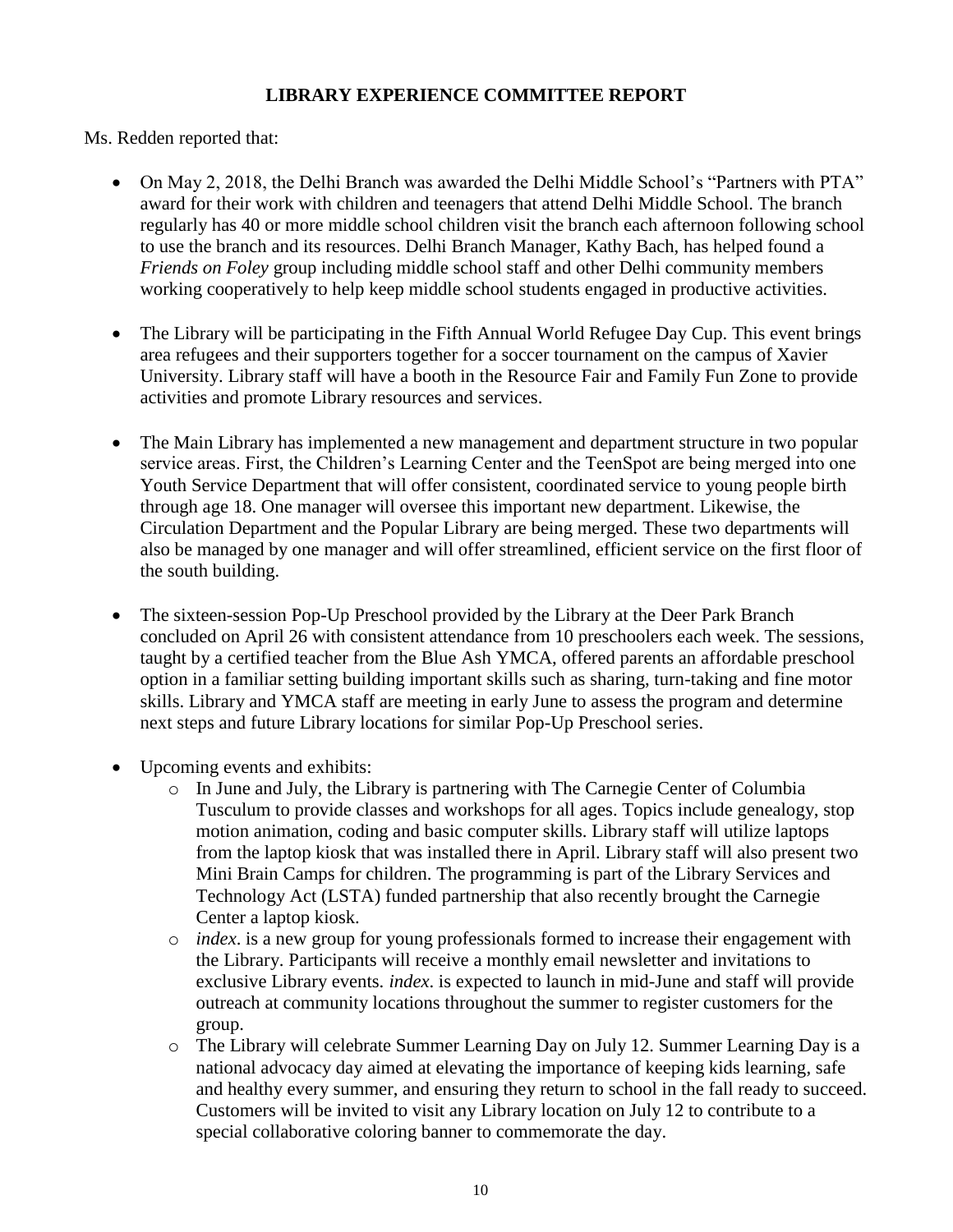- o The Library will participate in the Girl Scouts of Western Ohio's *Bridge to the Future* event on July 28 at the Purple People Bridge and Sawyer Point. The event will bring girls and families from all over western Ohio together to celebrate their successes in Girl Scouting.
- o National Book Award winner Ron Chernow will talk about his latest book, *Grant*, on October 15 in the Aronoff Center's Procter & Gamble Hall. Chernow won the Pulitzer Prize for his *New York Times* bestselling biography, *Washington: A Life* and was also the historical adviser for the Pulitzer Prize-winning musical *Hamilton*, which was inspired by his bestselling biography. He is a recipient of the 2015 National Humanities Medal and is a distinguished commentator on politics, business and finance.

## *CONSENT AGENDA ITEMS*

Mrs. LaMacchia moved the Board approve the consent agenda as follows:

- Minutes of the Regular Meeting held April 9, 2018.
- Investment Report (summary of invested balances) as of April 30, 2018.

#### **Investment Report**

|                                           | Amount          |  |  |  |
|-------------------------------------------|-----------------|--|--|--|
|                                           | 4/30/2018       |  |  |  |
| <b>Fifth Third Investment</b>             |                 |  |  |  |
| <b>General Fund</b>                       | \$1,000,000.00  |  |  |  |
| <b>Building and Repair</b>                | 250,000.00      |  |  |  |
|                                           | \$1,250,000.00  |  |  |  |
| <b>Operating Account</b>                  |                 |  |  |  |
| General Fund                              | \$21,023,250.87 |  |  |  |
| Insurance/Indemnification                 | 230,000.00      |  |  |  |
| Special Revenue Funds                     | 420,825.61      |  |  |  |
| <b>Building and Repair</b>                | 3,175,765.87    |  |  |  |
| <b>Permanent Trust Funds</b>              | 1,293,226.41    |  |  |  |
|                                           | \$26,143,068.76 |  |  |  |
| <b>STAR Ohio</b>                          |                 |  |  |  |
| <b>Building and Repair</b>                | 1,069,045.51    |  |  |  |
| <b>Managed Investments (Trust Funds):</b> |                 |  |  |  |
| <b>Permanent Trust Funds</b>              | \$6,749,211.00  |  |  |  |
| <b>GRAND TOTAL</b>                        | \$35,211,325.27 |  |  |  |

• Monthly Financial Reports – for the period ending April 30, 2018.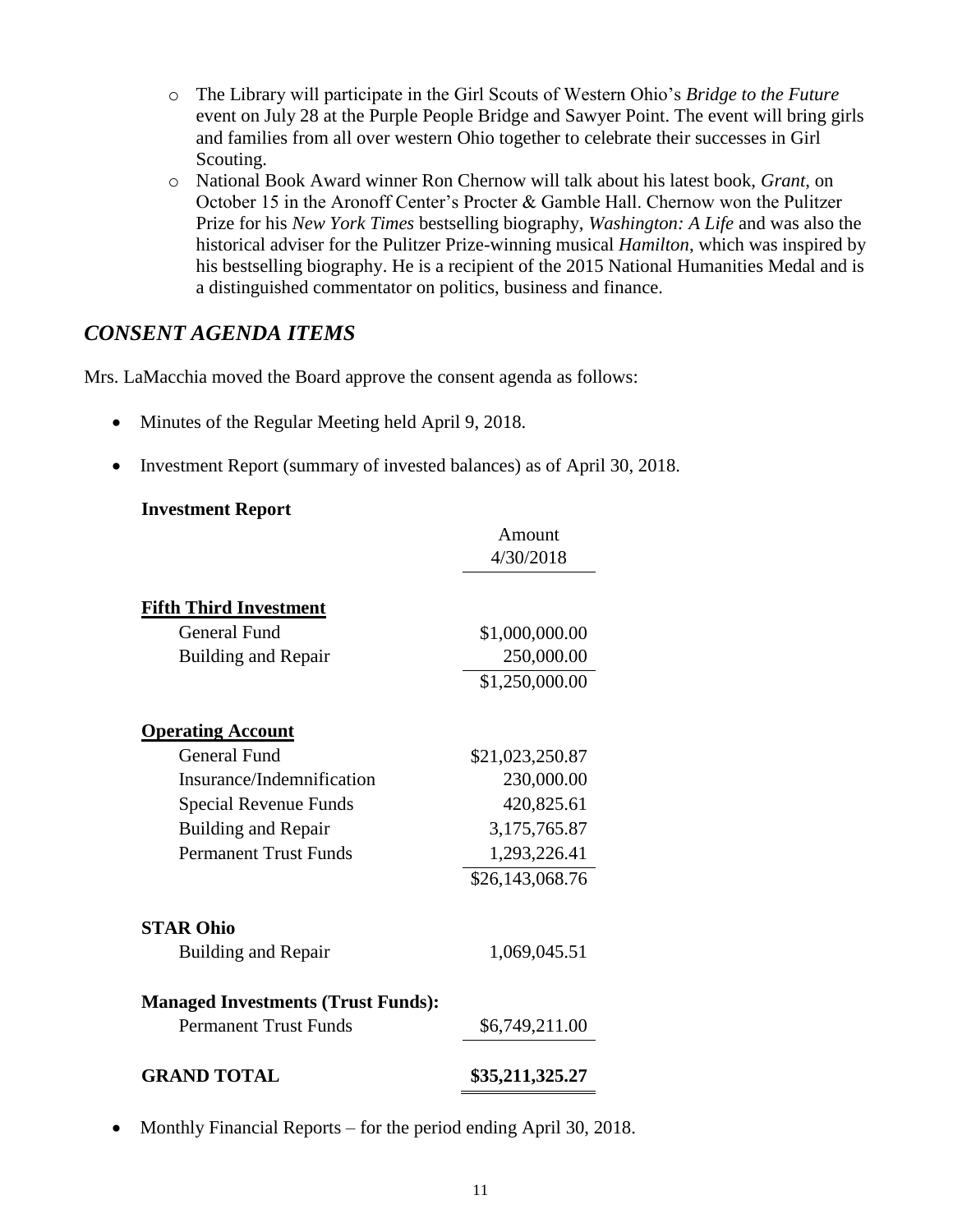- Marketing Board Report May 2018.
- Contributions, Gifts, and Donations April 2018 and May 2018.

CONTRIBUTIONS, GIFTS, AND DONATIONS RECEIVED GREATER THAN \$1000 April 1, 2018 - May 25, 2018

|                | 4/17/2018 C. Leroy Heinlein Estate | Support for the Westwood Branch                                           | 17,376.44 |
|----------------|------------------------------------|---------------------------------------------------------------------------|-----------|
| <b>Various</b> |                                    | Friends of the Public Library Support for Programs (April 2018) 91,290.60 |           |

Personnel Change Report reflects changes through May 5, 2018.

#### **Personnel Change Report**

| <b>Action</b> | Agency                                       | <b>Position Title</b>                                         | <b>FTE</b> | <b>Employee Name</b><br>Murauskas, Lena | Grade          | <b>Effective</b><br>Date |
|---------------|----------------------------------------------|---------------------------------------------------------------|------------|-----------------------------------------|----------------|--------------------------|
| Appointment   | Madeira Branch                               | Shelver                                                       | 0.30       | C<br>Belletti, Madison                  | 1              | 03/25/2018               |
| Appointment   | Covedale Branch<br>Miami Township            | Shelver                                                       | 0.30       | C<br>Maloney,                           | 1              | 03/25/2018               |
| Appointment   | <b>Branch</b><br>Education &                 | Library Services Assistant<br><b>Education &amp; Homework</b> | 0.50       | <b>Brittany R</b><br>Swartzendruber,    | 3              | 03/25/2018               |
| Appointment   | Homework Support                             | <b>Support Assistant</b>                                      | 0.60       | Tammy L<br>Easterling,                  | 4              | 03/25/2018               |
| Appointment   | Groesbeck Branch                             | <b>Library Services Assistant</b>                             | 0.60       | Sheridan K                              | 3              | 03/25/2018               |
| Appointment   | Greenhills Branch                            | <b>Library Services Assistant</b>                             | 0.60       | Cheek, Heidi L<br>Hojem, Benjamin       | 3              | 04/08/2018               |
| Appointment   | <b>Sharonville Branch</b><br>Delhi Township  | <b>Library Services Assistant</b>                             | 0.60       | C                                       | 3              | 04/08/2018               |
| Appointment   | <b>Branch</b>                                | Shelver                                                       | 0.30       | Buschle, Olivia D                       | $\mathbf{1}$   | 04/22/2018               |
| Appointment   | Reading Branch                               | <b>Library Services Assistant</b>                             | 0.50       | Ertel, Darlene R<br>McFadden,           | 3              | 04/22/2018               |
| Appointment   | Sharonville Branch                           | <b>Library Services Assistant</b>                             | 0.60       | Joseph M                                | 3              | 03/25/2018               |
| Change        | Walnut Hills Branch<br>Mt. Washington        | <b>Library Services Assistant</b>                             | 0.60       | Williams, Joey K                        | 3              | 04/22/2018               |
| Change        | <b>Branch</b>                                | Mid Size Branch Manager                                       | 1.00       | Burch, Paul D                           | 9              | 04/22/2018               |
| Change        | <b>Maintenance Services</b>                  | Maintenance Mechanic                                          | 1.00       | Scholl, Donald W<br>Sentney, Sharon     | 5              | 04/22/2018               |
| Departure     | Loveland Branch                              | Children's Librarian                                          | 1.00       | A                                       | $\overline{7}$ | 03/31/2018               |
| Departure     | Harrison Branch                              | <b>Library Services Assistant</b><br><b>Human Resources</b>   | 1.00       | Arthur, Lillian G<br>Gabbard, Felicia   | 3              | 04/13/2018               |
| Departure     | <b>Human Resources</b>                       | Representative<br>Senior Library Services                     | 1.00       | D                                       | 9              | 04/30/2018               |
| Departure     | <b>Bond Hill Branch</b><br>Safety & Security | Assistant                                                     | 0.50       | Hoban, Ian A                            | 4              | 05/05/2018               |
| Departure     | <b>Services</b><br>Sorting & Materials       | <b>Security Guard</b>                                         | 1.00       | Williams, Dante                         | 5              | 04/18/2018               |
| Departure     | Retrieval                                    | Page                                                          | 0.50       | Kelly, Margaret K                       | 1              | 04/22/2018               |
| Departure     | <b>Circulation Services</b>                  | <b>Library Services Assistant</b>                             | 0.50       | Kurlansky, Amy L                        | 3              | 04/02/2018               |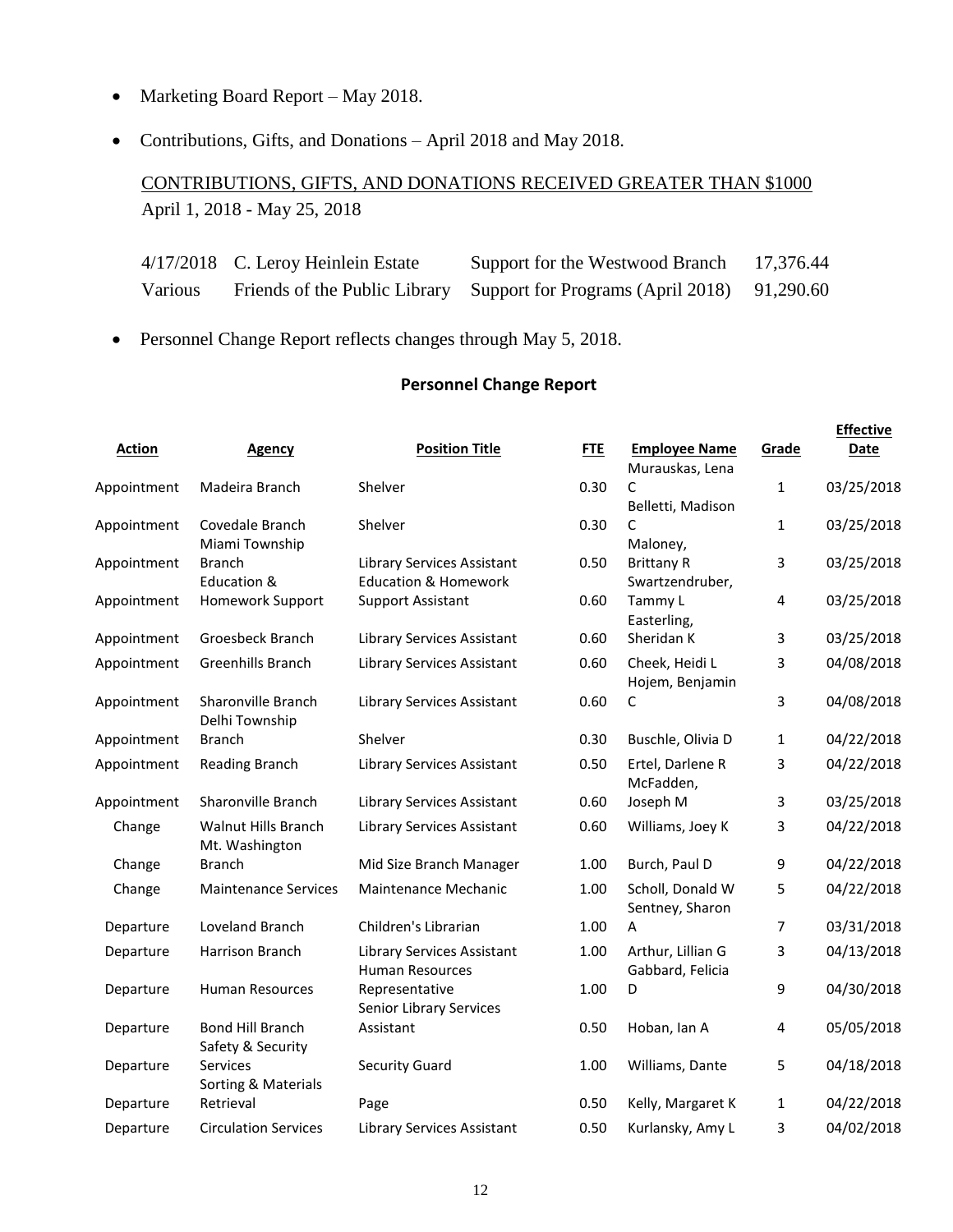|           |                                               |                                               |      | Vandernaald,                     |   |            |
|-----------|-----------------------------------------------|-----------------------------------------------|------|----------------------------------|---|------------|
| Departure | North Central Branch                          | Homework Help Aide<br>Senior Library Services | 0.30 | Lewis J<br>Bridgeman,            | 1 | 03/29/2018 |
| Departure | <b>St Bernard Branch</b>                      | Assistant                                     | 0.50 | Corrie C                         | 4 | 03/27/2018 |
| Departure | Groesbeck Branch                              | Library Services Assistant                    | 0.60 | Seth, Shivani<br>Barrow, Brianna | 3 | 05/05/2018 |
| Departure | Forest Park Branch                            | Shelver<br>Senior Library Services            | 0.30 | Marie                            | 1 | 05/04/2018 |
| Departure | Popular Library                               | Assistant                                     | 0.50 | Scott, Jasmine R                 | 4 | 04/14/2018 |
| Departure | Anderson Branch                               | Shelver                                       | 0.30 | Saksith, Celina                  | 1 | 04/20/2018 |
| Departure | <b>Blue Ash Branch</b><br>Sorting & Materials | Shelver                                       | 0.30 | Gettins, Marisa A<br>Van Fleet.  | 1 | 04/14/2018 |
| Departure | Retrieval<br>Elmwood Place                    | Sorter<br>Senior Library Services             | 0.50 | Jennifer N<br>Powell, Megan      | 1 | 03/30/2018 |
| Promotion | <b>Branch</b>                                 | Assistant                                     | 1.00 | Nicole                           | 4 | 04/08/2018 |
| Promotion | Clifton Branch                                | Library Services Assistant                    | 0.50 | Wilson, Ella B                   | 3 | 04/08/2018 |
|           |                                               |                                               |      |                                  |   |            |

03/25/18 - 05/05/18

- Statistical Report for April 2018.
- Top Ten Circulating Titles for April 2018.

Mr. Hendon seconded.

Voting for the motion: Mr. Hendon, Ms. Kohnen, Mrs. LaMacchia, Mr. Moran, Ms. Redden, and Mrs. Trauth… 6 ayes. The motion carried. **(14-2018)**.

## *PUBLIC COMENTS*

The following individuals read comments from the 2016 and 2017 Staff Engagement Surveys and spoke about the accessibility of branches, the potential sale of the North Building, and the search for a new Director:

Megan Anderson John Bell Paul Breidenbach Evan Cooper Naomi Cowan-Barkley Rose Curtin Mike Jasko Mary O'Connell Franklin Ridgway Craig Rozen Mary Schartman Amanda Stegemiller Dario Sulzman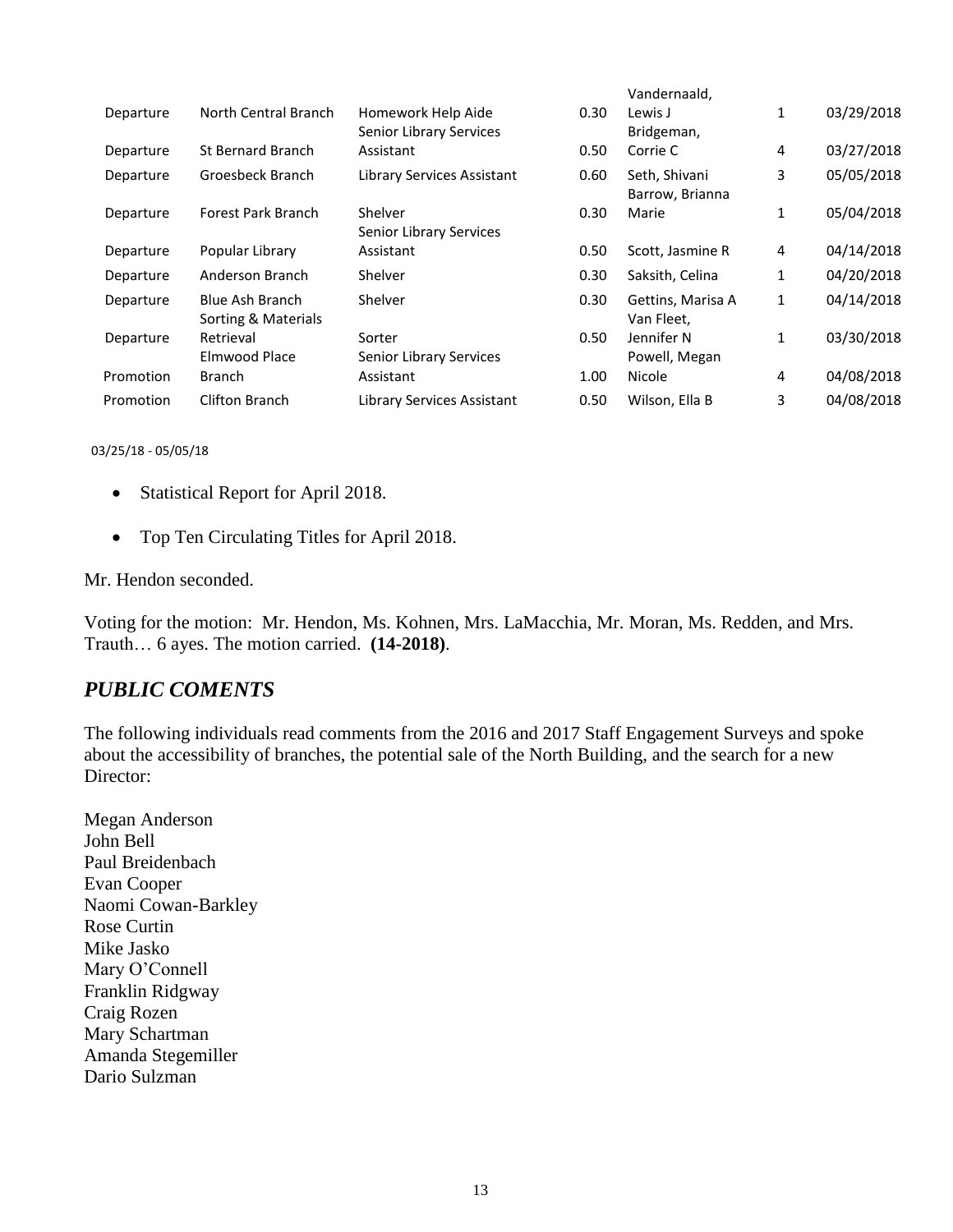# *EXECUTIVE SESSION*

Mrs. LaMacchia moved that the Board enter Executive Session under ORC 121.22 G 2 to consider the purchase of property for public purpose.

Mr. Hendon seconded.

Voting for the motion: Mr. Hendon, Ms. Kohnen, Mrs. LaMacchia, Mr. Moran, Ms. Redden, and Mrs. Trauth… 6 ayes. The motion carried. **(15-2018)**.

Mrs. LaMacchia moved that the Board exit Executive Session.

Ms. Kohnen seconded.

Voting for the motion: Mr. Hendon, Ms. Kohnen, Mrs. LaMacchia, Mr. Moran, Ms. Redden, and Mrs. Trauth… 6 ayes. The motion carried. **(16-2018)**.

## *ACTION ITEMS*

Ms. Kohnen moved that the Board approve the purchase of property at 1130 Findlay St. to be used as the Distribution Center at a price of \$1,735,000 (\$1,750,000 less the \$15,000 deposit assumed in the assignment fee) upon satisfactory completion of due diligence.

In addition, approve an assignment contract with Terrex for up to \$678,500 for the above noted deposit and their incurred due diligence and design costs.

Mrs. LaMacchia seconded.

Voting for the motion: Mr. Hendon, Ms. Kohnen, Mrs. LaMacchia, Mr. Moran, Ms. Redden, and Mrs. Trauth… 6 ayes. The motion carried. **(17-2018)**.

Mrs. LaMacchia moved the following:

 Authorize the following revisions to the 2018 Estimated Resources and Annual Appropriations to accommodate the real property purchase discussed in the Executive Session: